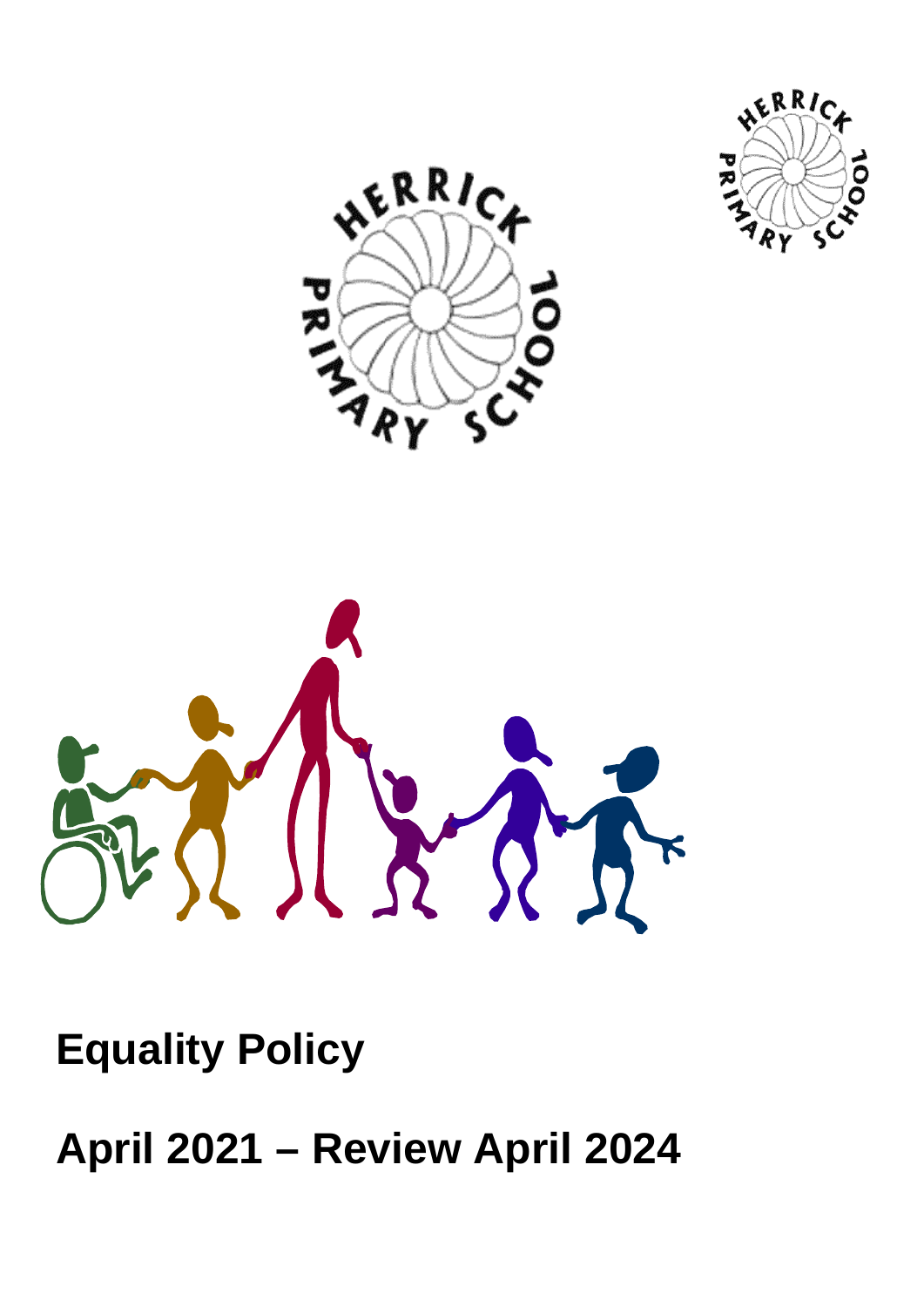# **Herrick Primary School - Equality Plan**

- **1. Mission statement**
- **2. Mainstreaming equality into policy and practice**
- **3. Equal Opportunities for Staff**
- **4. Equality and the law** 
	- **a. Race**
	- **b. Disability**
	- **c. Gender**
	- **d. Sexual orientation**
	- **e. Community cohesion**
- **5. Consultation**
- **6. Roles and Responsibilities**
- **7. Tackling discrimination**
- **8. Review of progress and impact**
- **9. Publishing the plan**
- **10. Action Plan**

#### **1. Mission statement**

At Herrick Primary School we are committed to ensuring equality of education and opportunity for all pupils, staff, parents and carers receiving services from the school, irrespective of race, gender, disability, faith or religion or socio-economic background. We aim to develop a culture of inclusion and diversity in which all those connected to the school feel proud of their identity and able to participate fully in school life.

The achievement of pupils will be monitored by race, gender and disability and we will use this data to support pupils, raise standards and ensure inclusive teaching. We will tackle discrimination by the positive promotion of equality, challenging bullying and stereotypes and creating an environment which champions respect for all. We believe that diversity is a strength, which should be respected and celebrated by all those who learn, teach and visit here.

## **2. Mainstreaming equality into policy and practice**

As well as the specific actions set out beneath this plan, the school operates equality of opportunity in its day to day practice in the following ways.

## **Teaching and learning**

We aim to provide all our pupils with the opportunity to succeed, and to reach the highest level of personal achievement. To do this, we will:

- Use contextual data to improve the ways in which we provide support to individuals and groups of pupils;
- Monitor achievement data by ethnicity, gender and disability and action any gaps;
- Take account of the achievement of all pupils when planning for future learning and setting challenging targets;
- Ensure equality of access for all pupils and prepare them for life in a diverse society;
- Use materials that reflect the diversity of the school, population and local community in terms of race, gender and disability, without stereotyping;
- Promote attitudes and values that will challenge racist and other discriminatory behaviour or prejudice;
- Provide opportunities for pupils to appreciate their own culture and celebrate the diversity of other cultures;
- Seek to involve all parents in supporting their child's education;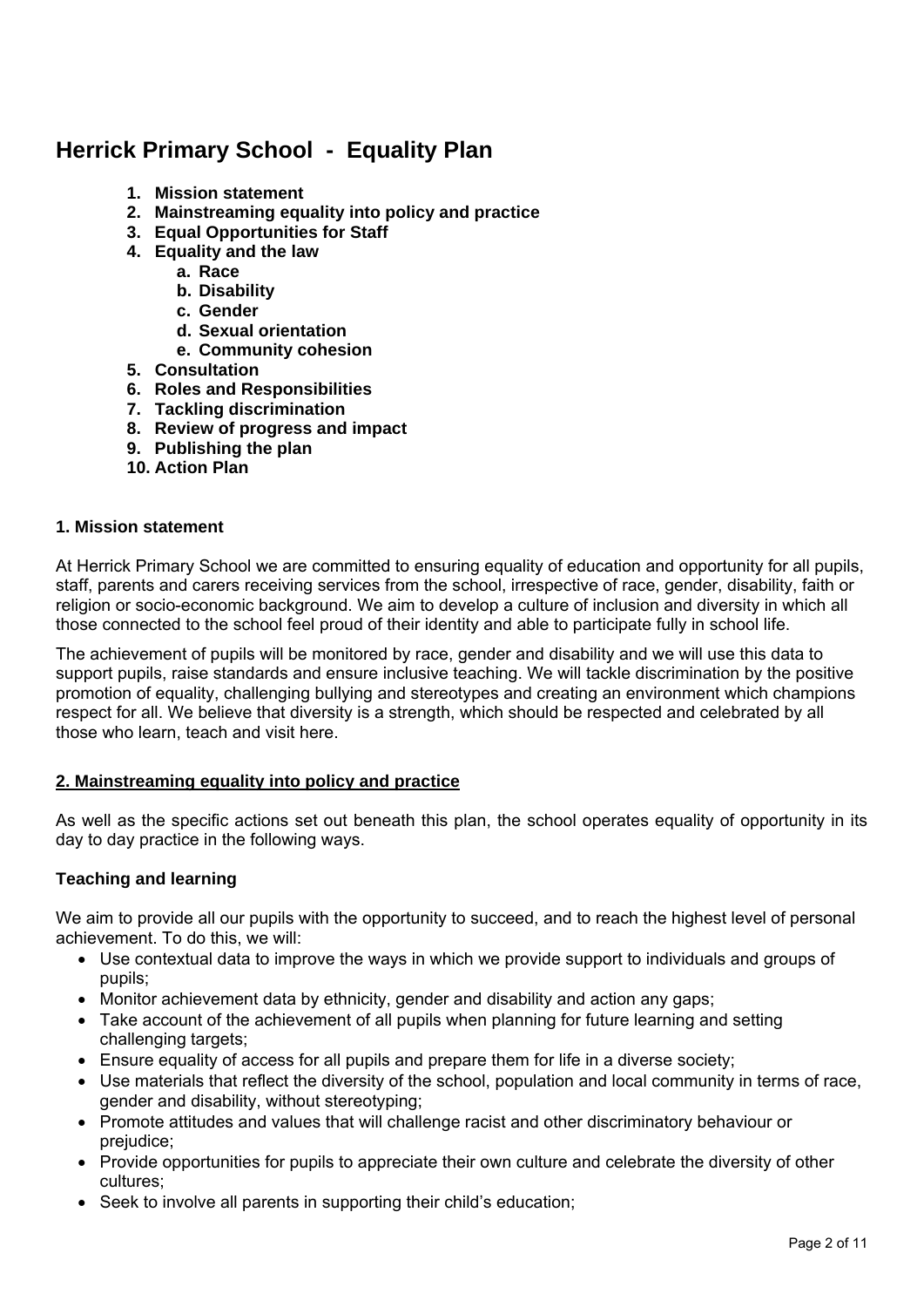- Encouraging classroom and staffroom discussion of equality issues which reflect on social stereotypes, expectations and the impact on learning;
- Including teaching and classroom-based approaches appropriate for the whole school population, which are inclusive and reflective of our pupils.

#### **Admissions and exclusions**

Our admissions arrangements are fair and transparent, and do not discriminate on race, gender, disability or socio-economic factors.

Exclusions will always be based on the school's Behaviour Policy. We will closely monitor exclusions to avoid any potential adverse impact and ensure any discrepancies are identified and dealt with.

#### **3. Equal Opportunities for Staff**

This section deals with aspects of equal opportunities relating to staff.

We are committed to the implementation of equal opportunities principles and the monitoring and active promotion of equality in all aspects of staffing and employment.

All staff appointments and promotions are made on the basis of merit and ability and in compliance with the law. However we are concerned to ensure wherever possible that the staffing of the school reflects the diversity of our community.

#### **Employer duties**

As an employer we need to ensure that we eliminate discrimination and harassment in our employment practice and actively promote equality across all groups within our workforce.

Equality aspects such as gender, race, disability, sexual orientation, gender re-assignment and faith or religion are considered when appointing staff and particularly when allocating Teaching and Learning Responsibilities (TLR) or re-evaluating staff structures, to ensure decisions are free of discrimination.

Actions to ensure this commitment is met include**:** 

- Monitoring recruitment and retention including bullying and harassment of staff;
- Continued professional development opportunities for all staff;
- Senior Leadership Team support to ensure equality of opportunity for all.

#### **4. Equality and the law**

**There are a number of statutory duties that must be met by every school in line with legislation from the Race Relations (Amendment) Act (2000), Disability Equality Duty (2011) and Equality Act (2010).** 

**The action plan at the end of this policy outlines the actions the school will take to meet the general duties detailed below.** 

## **4a. Race Equality**

This section of the plan reflects the general and specific duties of schools as detailed in The Race Relations Act 1976 and as amended by The Race Relations (Amendment) Act 2000.

The General Race Equality Duty requires us to have due regard to the need to:

- Eliminate racial discrimination:
- Promote equality of opportunity;
- Promote good relations between people of different racial groups.

Under our specific duty we will: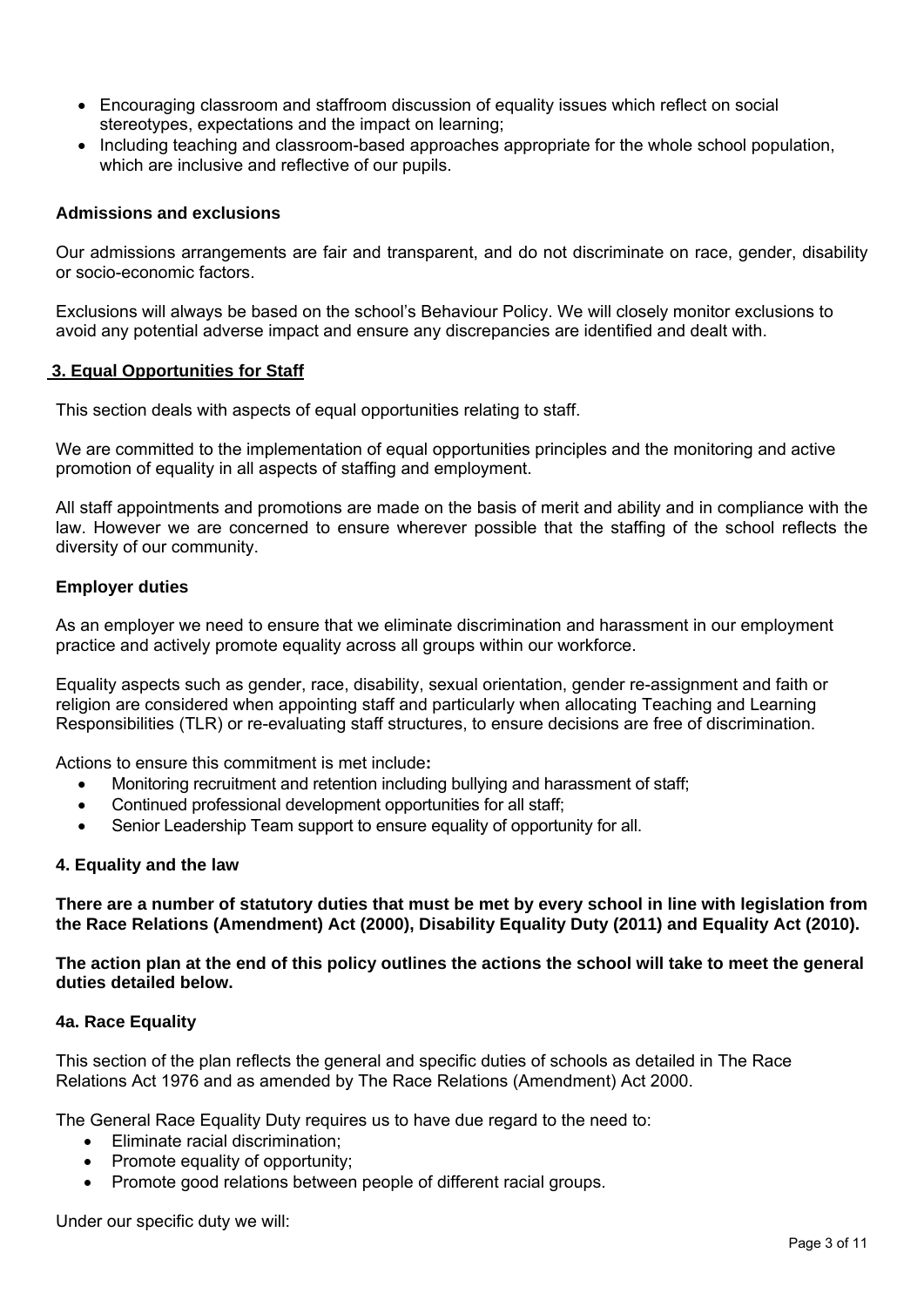- Prepare an Equality Plan which includes our written policy for race equality;
- Assess the impact of our policies, including this Plan, on pupils, staff and parents by ethnicity including, in particular, the achievement levels of these pupils;
- Monitor the impact our plans and policies have on such pupils, staff and parents towards raising the achievement of minority ethnic groups.

# *4b. Disability*

This section should be read in conjunction with the school's Special Educational Needs Policy and Accessibility Strategy.

## **Definition of disability**

The Disability Discrimination Act 2010 (DDA) defines a disabled person as someone who has 'a physical or mental impairment which has a substantial or long-term adverse effect on his or her ability to carry out normal day-to-day activities'.

The DDA 2010 has also extended the definition of disability as follows:

- People with HIV, multiple sclerosis and cancer (although not all cancers) are deemed disabled before they experience the long-term and substantial adverse effect on their activities;
- Section 18 has been amended so that individuals with a mental illness no longer have to demonstrate that it is "clinically well-recognised", although the person must still demonstrate a long-term and substantial adverse impact on his/her ability to carry out normal day-to-day activities.

# **Legal duties**

The Disability Discrimination Act (DDA) 2010 placed a general duty on schools, requiring them to have due regard for the following when carrying out and delivering services:

- Promoting equality of opportunity between disabled people and other people;
- Eliminating discrimination and harassment of disabled people that is related to their disability;
- Promoting positive attitudes towards disabled people;
- Encouraging participation in public life by disabled people;
- Taking steps to meet disabled people's needs, even if this requires more favourable treatment.

Under our specific duty we will**:** 

- Prepare and publish an Equality Plan which covers the requirements for a Disability Equality Scheme identifying our disability equality goals and actions to meet them;
- Review and revise this Scheme every three years.

## *4c. Gender Equality*

The Gender Equality Duty Act places a general and specific duty on schools to eliminate unlawful discrimination and harassment on the grounds of gender and to promote equality of opportunity between female and male pupils and between women and men and transgender people.

Under our general duty we will actively seek to:

- Eliminate unlawful discrimination and harassment on grounds of sex and gender reassignment;
- Promote equality between men and women.

Under our specific duty we will**:** 

- Prepare and publish an Equality Policy which covers the requirements for a Gender Equality Scheme identifying our gender equality goals and actions to meet them;
- Review and revise this Scheme every three years.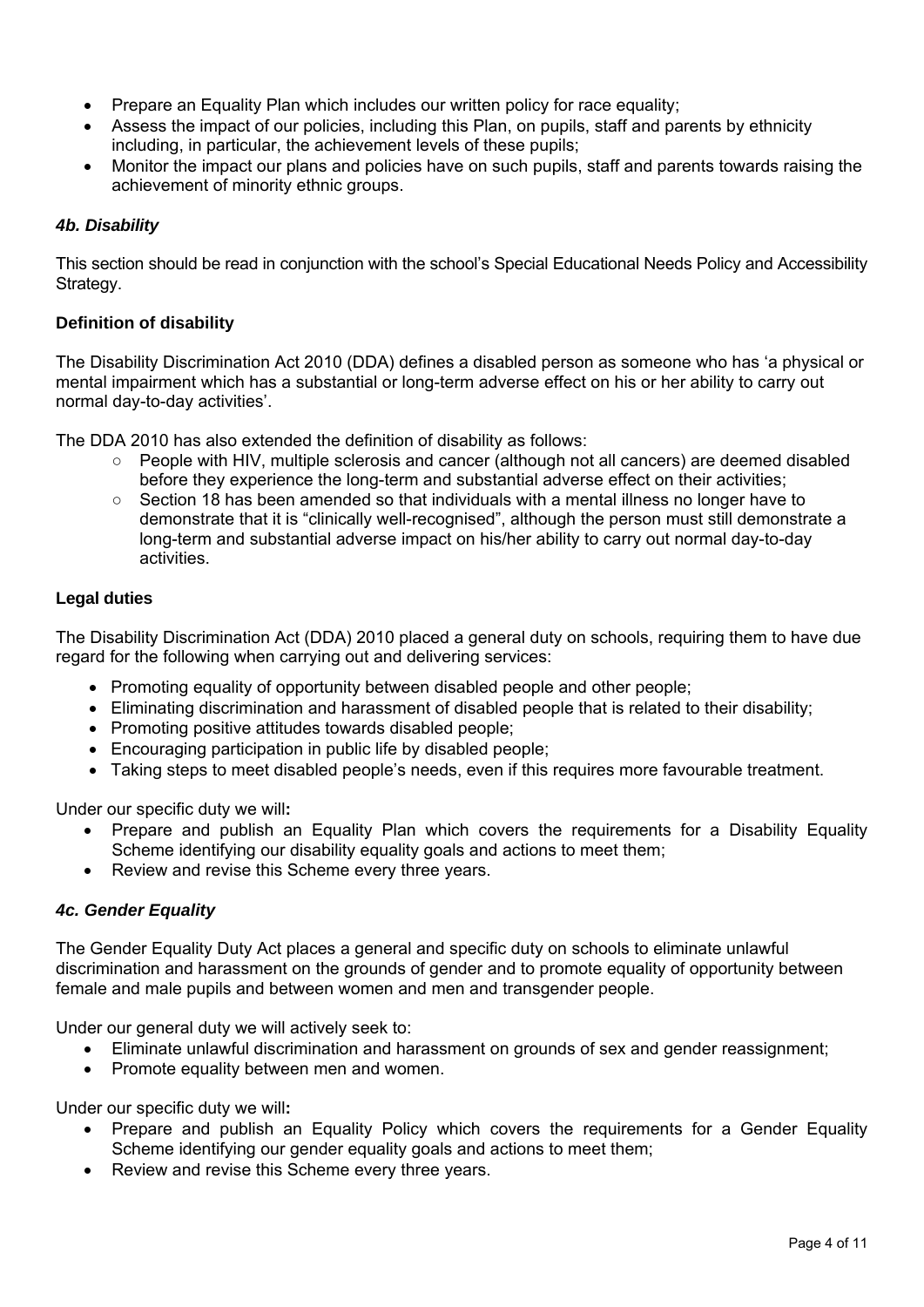# *4d. Sexual Orientation*

The Equality Act 2010 includes provision to extend protection against discrimination on grounds of religion or belief to sexual orientation.

The Equality Act (Sexual Orientation) Regulations 2007 came into force on 30 April 2007, and they make discrimination unlawful in the area of goods, facilities and services on grounds of sexual orientation. For schools this means admissions, benefits and services for pupils and treatment of pupils.

## *4e. Community cohesion*

The Education Act 2011 states that it is the duty of the governing bodies of state schools to promote community cohesion. Community cohesion encompasses promoting good relations between pupils from different races, faiths / beliefs and socio-economic backgrounds. The duty came into force on 1 September 2007.

#### **5. Consultation and involvement**

It is a requirement that the development of this plan and the actions within it have been informed by the input of staff, pupils and parents and carers. We have achieved this by using the following to shape the plan:

- Feedback from the annual parent questionnaire, parents' evening, parent-school forum meetings or governors' parent-consultation meeting;
- Input from staff surveys or through staff meetings / INSET;
- Feedback from the school council, PSHE lessons, whole school surveys on children's attitudes to self and school (PASS);
- Issues raised in annual reviews or reviews of progress on Individual Education Plans/Personalised Provision Maps, mentoring and support;
- Feedback at Governing body meetings.

## **6. Roles and Responsibilities**

#### **The role of governors**

- The governing body has set out its commitment to equal opportunities in this plan and it will continue to do all it can to ensure that the school is fully inclusive to pupils, and responsive to their needs based on race, gender and disability.
- The governing body seeks to ensure that people are not discriminated against when applying for jobs at our school on grounds of race, gender or disability.
- The governors take all reasonable steps to ensure that the school environment gives access to people with disabilities, and also strive to make school communications as inclusive as possible for parents, carers and pupils.
- The governors welcome all applications to join the school, whatever a child's socio-economic background, race, gender or disability.
- The governing body ensures that no child is discriminated against whilst in our school on account of their race, sex or disability.

#### **The role of the headteacher (or senior leader responsible for Equalities)**

- It is the headteacher's role to implement the school's Equality Plan and s/he is supported by the governing body in doing so.
- It is the headteacher's role to ensure that all staff are aware of the Equality Plan, and that teachers apply these guidelines fairly in all situations.
- The headteacher ensures that all appointments panels give due regard to this plan, so that no-one is discriminated against when it comes to employment or training opportunities.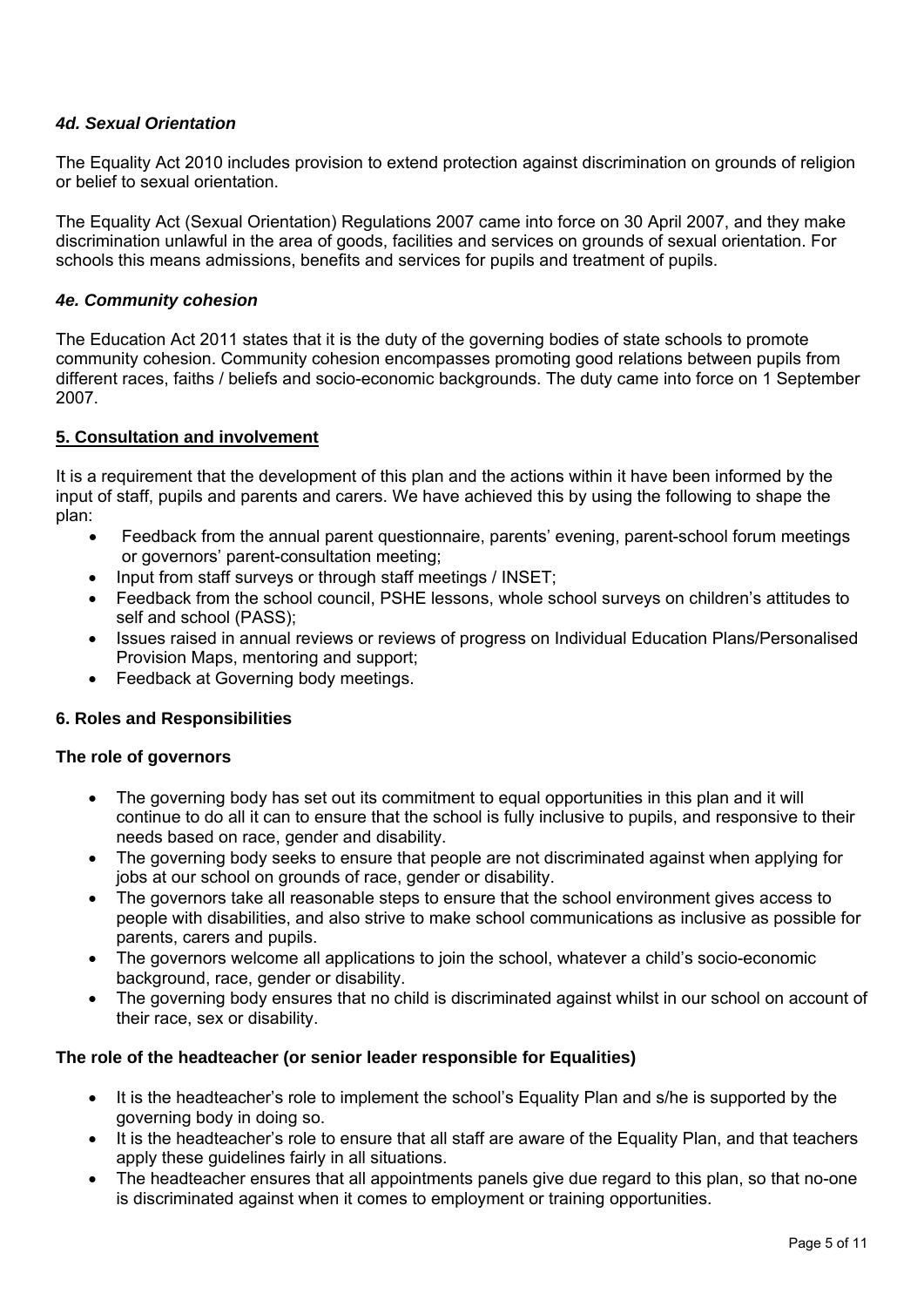- The headteacher promotes the principle of equal opportunity when developing the curriculum, and promotes respect for other people and equal opportunities to participate in all aspects of school life.
- The headteacher treats all incidents of unfair treatment and any incidents of bullying or discrimination, including racist incidents, with due seriousness.

## **The role of all staff: teaching and non-teaching**

- All staff will ensure that all pupils are treated fairly, equally and with respect, and will maintain awareness of the school's Equality Plan.
- All staff will strive to provide material that gives positive images based on race, gender and disability, and challenges stereotypical images.
- All staff will challenge any incidents of prejudice, racism or homophobia, and record any serious incidents, drawing them to the attention of the headteacher.
- Teachers support the work of ancillary or support staff and encourage them to intervene in a positive way against any discriminatory incidents.

## **7. Tackling discrimination**

Harassment on account of race, gender, disability or sexual orientation is unacceptable and is not tolerated within the school environment.

All staff are expected to deal with any discriminatory incidents that may occur. They are expected to know how to identify and challenge prejudice and stereotyping; and to support the full range of diverse needs according to a pupil's individual circumstances.

Racist and homophobic incidents and other incidents of harassment or bullying are dealt with by the member of staff present, escalating to a class teacher / headteacher where necessary. All incidents are reported to the headteacher and racist incidents are reported to the governing body and local authority on a termly basis.

## **What is a discriminatory incident?**

Harassment on grounds of race, gender, disability, sexual orientation or other factors such as socio-economic status, can take many forms including verbal or physical abuse, name calling, exclusion from groups and games, unwanted looks or comments, jokes and graffiti.

A racist incident is defined by the Stephen Lawrence Inquiry Report (1999) as: 'any incident which is perceived to be racist by the victim or any other person'.

## **Types of discriminatory incident**

Types of discriminatory incidents that can occur are:

- Physical assault against a person or group because of their colour, ethnicity, nationality, disability, sexual orientation or gender;
- Use of derogatory names, insults and jokes;
- Racist, sexist, homophobic or discriminatory graffiti;
- Provocative behaviour such as wearing racist, sexist, homophobic or discriminatory badges or insignia:
- Bringing discriminatory material into school;
- Verbal abuse and threats;
- Incitement of others to discriminate or bully due to victim's race, disability, gender or sexual orientation;
- Discriminatory comments in the course of discussion;
- Attempts to recruit others to discriminatory organisations and groups;
- Ridicule of an individual for difference e.g. food, music, religion, dress etc;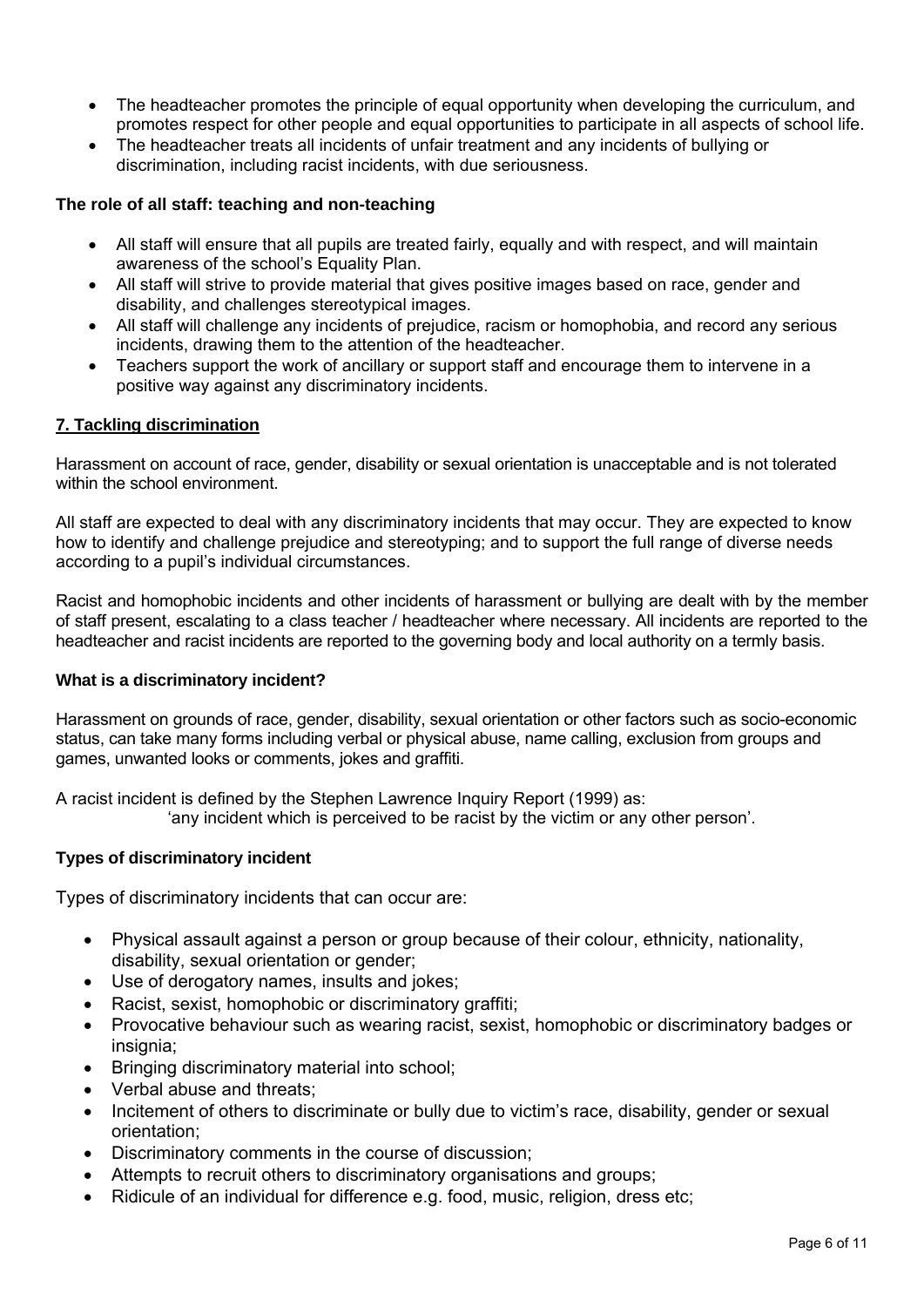Refusal to co-operate with other people on grounds of race, gender, disability or sexual orientation.

## **Responding to and reporting incidents**

It should be clear to pupils and staff how they report incidents. All staff, teaching and non-teaching, should view dealing with incidents as vital to the well-being of the whole school.

The procedure agreed by the school is as follows:



## **8. Review of progress and impact**

The Plan has been agreed by our Governing Body. We have a rolling programme for reviewing our school policies and their impact. In line with legislative requirements, we will review progress against our Equality Plan annually and review the entire plan and accompanying action plan on a three year cycle.

We make regular assessments of pupils' learning and use this information to track pupil progress. As part of this process, we regularly monitor achievement by ethnicity, gender and disability, to ensure that all groups of pupils are making the best possible progress, and take appropriate action to address any gaps.

## **9. Publishing the plan**

In order to meet the statutory requirements to publish a Disability Equality Scheme and Gender Equality Scheme, we will:

- Raise awareness of the plan through the school newsletter, assemblies, staff meetings and other communications;
- Make sure hard copies are available.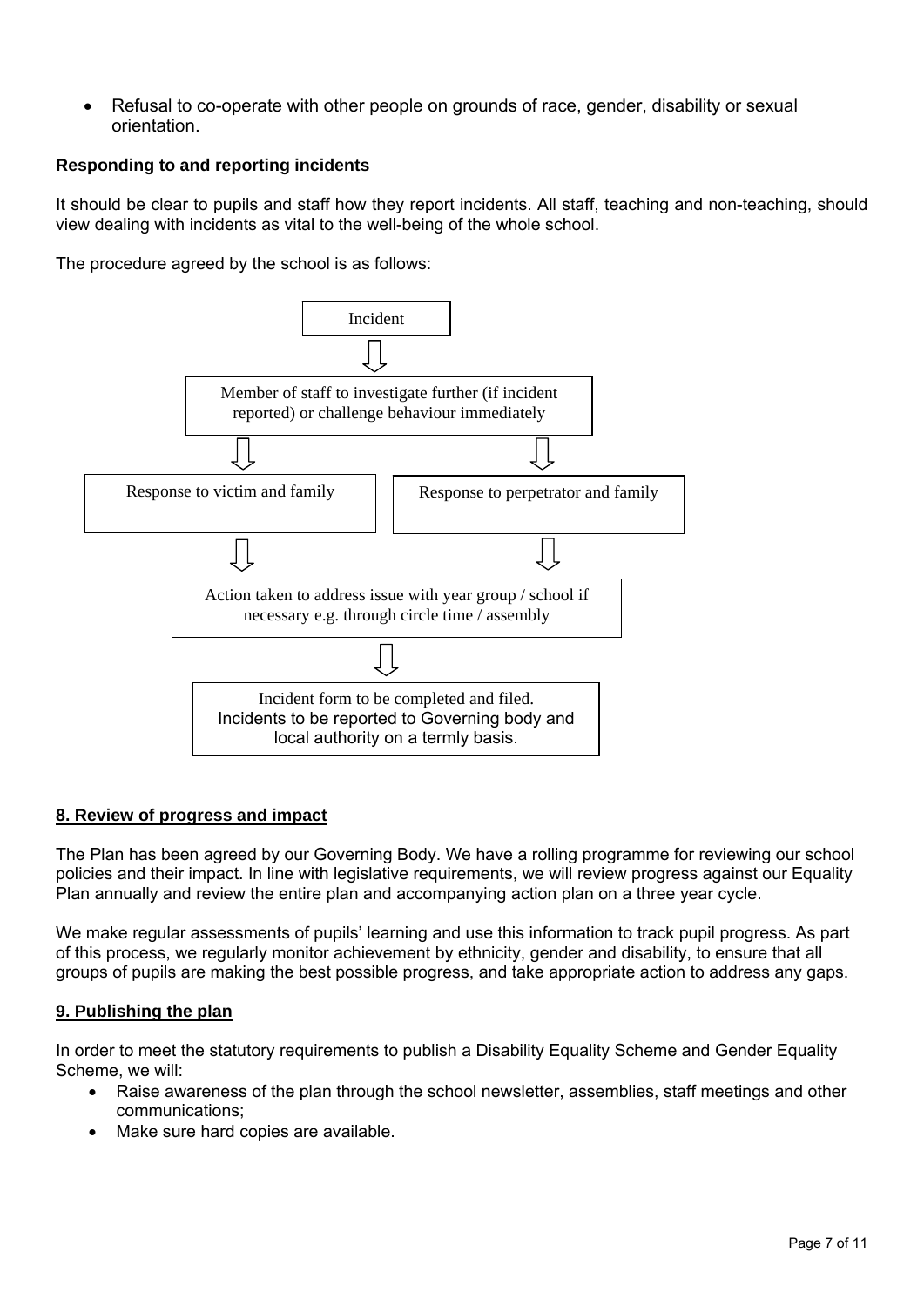| <b>Equality</b><br><b>Strand</b> | <b>Action</b>                                                                                                                                                                                                       | How will the impact of the<br>action be monitored?                                                | Who is<br>responsible<br>for<br>implementing                  | <b>What are</b><br>the<br>timeframes                                                                | <b>Early success</b><br>indicators                                                                                                                                                              |
|----------------------------------|---------------------------------------------------------------------------------------------------------------------------------------------------------------------------------------------------------------------|---------------------------------------------------------------------------------------------------|---------------------------------------------------------------|-----------------------------------------------------------------------------------------------------|-------------------------------------------------------------------------------------------------------------------------------------------------------------------------------------------------|
| All                              | <b>MUST BE INCLUDED</b><br>Publish and promote the Equality Plan through<br>the school website, newsletter and staff<br>meetings.                                                                                   | <b>Question about parent</b><br>awareness of Equality<br>Scheme in annual survey?                 | Headteacher /<br>designated<br>member of<br>staff             | <b>Enter date</b><br>here -<br>when<br><b>Equality</b><br>Plan is<br>agreed by<br>governing<br>body | Staff are familiar with<br>the principles of the<br><b>Equality Plan and use</b><br>them when planning<br>lessons, creating<br>class room displays<br>Parents are aware of<br>the Equality Plan |
| <b>Example: All</b>              | Monitor and analyse pupil achievement by race,<br>gender and disability and act on any trends or<br>patterns in the data that require additional<br>support for pupils.                                             | <b>Achievement data analysed</b><br>by race, gender and<br>disability                             | Headteacher /<br><b>Governing</b><br>body                     | <b>Annually in</b><br><b>Sept</b>                                                                   | <b>Analysis of teacher</b><br>assessments / annual<br>data demonstrates<br>the gap is narrowing<br>for equality groups                                                                          |
| <b>Example: All</b>              | <b>Ensure that the curriculum promotes role</b><br>models and heroes that young people<br>positively identify with, which reflects the<br>school's diversity in terms of race, gender and<br>disability.            | Increase in pupils'<br>participation, confidence<br>and achievement levels                        | <b>Humanities</b><br>lead, through<br>history<br>lesson plans | <b>Sept 2010</b><br>- July 2010                                                                     | Notable increase in<br>participation and<br>confidence of<br>targeted groups                                                                                                                    |
| <b>Example: All</b>              | Recognise and represent the talents of disabled<br>pupils in Gifted and Talented programmes, and<br>ensure representation on the programmes fully<br>reflects the school population in terms of race<br>and gender. | <b>Gifted and Talented</b><br>register monitored by race,<br>gender and disability                | <b>Member of</b><br>staff leading<br>on G&T                   | <b>From Jan</b><br>2010                                                                             | <b>Analysis of the Gifted</b><br>and Talented register<br><i>indicates it is</i><br>changing to reflect<br>the school's diversity                                                               |
| <b>Example: All</b>              | <b>Ensure that displays in classrooms and</b><br>corridors promote diversity in terms of race,<br>gender and ethnicity.                                                                                             | Increase in pupil<br>participation, confidence<br>and positive identity -<br>monitor through PSHE | <b>Headteacher</b>                                            | <b>Ongoing</b>                                                                                      | <b>More diversity</b><br>reflected in school<br>displays across all<br>year groups                                                                                                              |
| <b>Example: All</b>              | Ensure all pupils are given the opportunity to<br>make a positive contribution to the life of the<br>school e.g. through involvement in the School<br><b>Council by election or co-option), class</b>               | <b>School council</b><br>representation monitored<br>by race, gender, disability                  | <b>Member of</b><br>staff leading<br>on school<br>council     | <b>From Jan</b><br>2010                                                                             | <b>More diversity in</b><br>school council<br>membership                                                                                                                                        |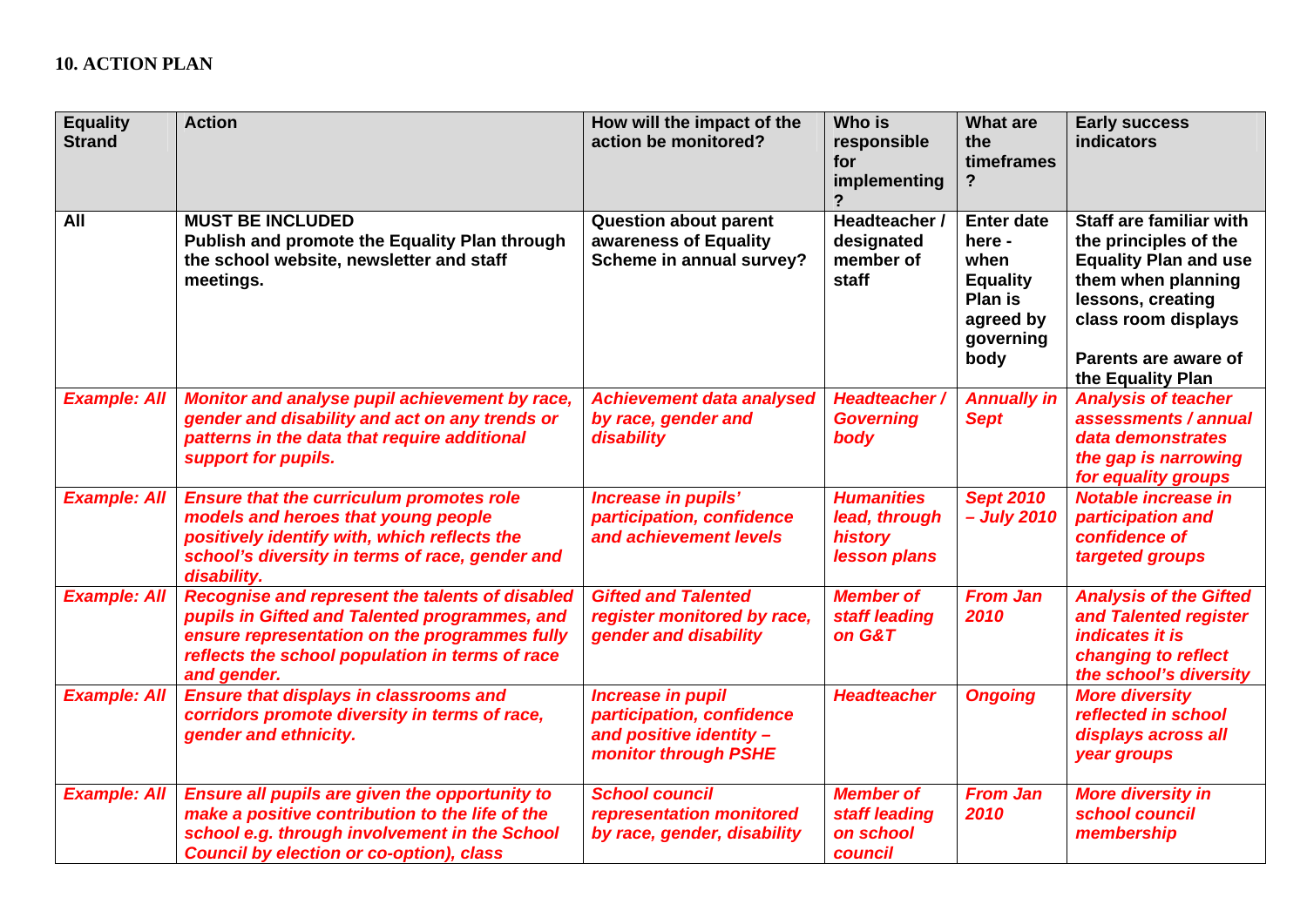## **10. ACTION PLAN**

| <b>Equality</b><br><b>Strand</b>                                       | <b>Action</b>                                                                                                                                                                                                                    | How will the impact of the<br>action be monitored?                                                                                                                                                                                                                                                                       | Who is<br>responsible<br>for<br>implementing                                                                           | <b>What are</b><br>the<br>timeframes<br>?     | <b>Early success</b><br><b>indicators</b>                                                                                                                       |
|------------------------------------------------------------------------|----------------------------------------------------------------------------------------------------------------------------------------------------------------------------------------------------------------------------------|--------------------------------------------------------------------------------------------------------------------------------------------------------------------------------------------------------------------------------------------------------------------------------------------------------------------------|------------------------------------------------------------------------------------------------------------------------|-----------------------------------------------|-----------------------------------------------------------------------------------------------------------------------------------------------------------------|
|                                                                        | assemblies, fund raising etc.                                                                                                                                                                                                    |                                                                                                                                                                                                                                                                                                                          |                                                                                                                        |                                               |                                                                                                                                                                 |
| Race<br><b>Equality</b><br><b>Duty</b>                                 | <b>MUST BE INCLUDED</b><br>Identify, respond and report racist incidents as<br>outlined in the Plan. Report the figures to the<br>Governing body / Local Authority on a termly<br>basis.                                         | The Headteacher /<br>Governing body will use<br>the data to assess the<br>impact of the school's<br>response to incidents i.e.<br>have whole school / year<br>group approaches led to a<br>decrease in incidents, can<br>repeat perpetrators be<br>identified, are pupils and<br>parents satisfied with the<br>response? | Headteacher /<br>Governing<br>body                                                                                     | <b>Reporting:</b><br>December,<br>April, July | <b>Teaching staff are</b><br>aware of and respond<br>to racist incidents<br><b>Consistent nil</b><br>reporting is<br>challenged by the<br><b>Governing Body</b> |
| <b>Example:</b><br><b>Gender</b><br><b>Equality</b><br><b>Duty</b>     | Introduce initiative to encourage girls to take up<br>sport outside the curriculum requirements,<br>including offering dance and kickboxing<br>lessons, to make participation rates more<br>reflective of the school population. | <b>Increased participation of</b><br>girls in sports clubs and<br>out of school sport<br><i><b>activities</b></i>                                                                                                                                                                                                        | <b>Member of</b><br>staff leading<br>on sports / PE                                                                    | <b>Sept 2010</b><br>- July 2012               | More girls take up<br>after-school sports<br>clubs                                                                                                              |
| <b>Example:</b><br><b>Disability</b><br><b>Equality</b><br><b>Duty</b> | <b>Promote Governor vacancies with leaflets in</b><br>accessible formats, by involving disabled<br>young people / parents in design and<br>specifically welcoming applications from<br>disabled candidates.                      | <b>Monitoring of applications</b><br>by disability to see if<br>material was effective                                                                                                                                                                                                                                   | <b>Lead</b><br><b>Governor on</b><br><b>Special</b><br><b>Educational</b><br><b>Needs &amp;</b><br><b>Disabilities</b> | <b>Dec 2010</b>                               | <b>More applications</b><br>from disabled<br>candidates to be<br><b>School Governors</b>                                                                        |
| <b>Example:</b><br><b>Community</b><br>cohesion                        | Celebrate cultural events throughout the year to<br>increase pupil awareness and understanding of<br>different communities e.g. Diwali, Eid,<br><b>Christmas.</b>                                                                | <b>PSHE assessments</b>                                                                                                                                                                                                                                                                                                  | <b>Member of</b><br>staff leading<br>on PSHE                                                                           | <b>Ongoing</b>                                | <b>Increased awareness</b><br>of different<br>communities shown<br>in PSHE assessments                                                                          |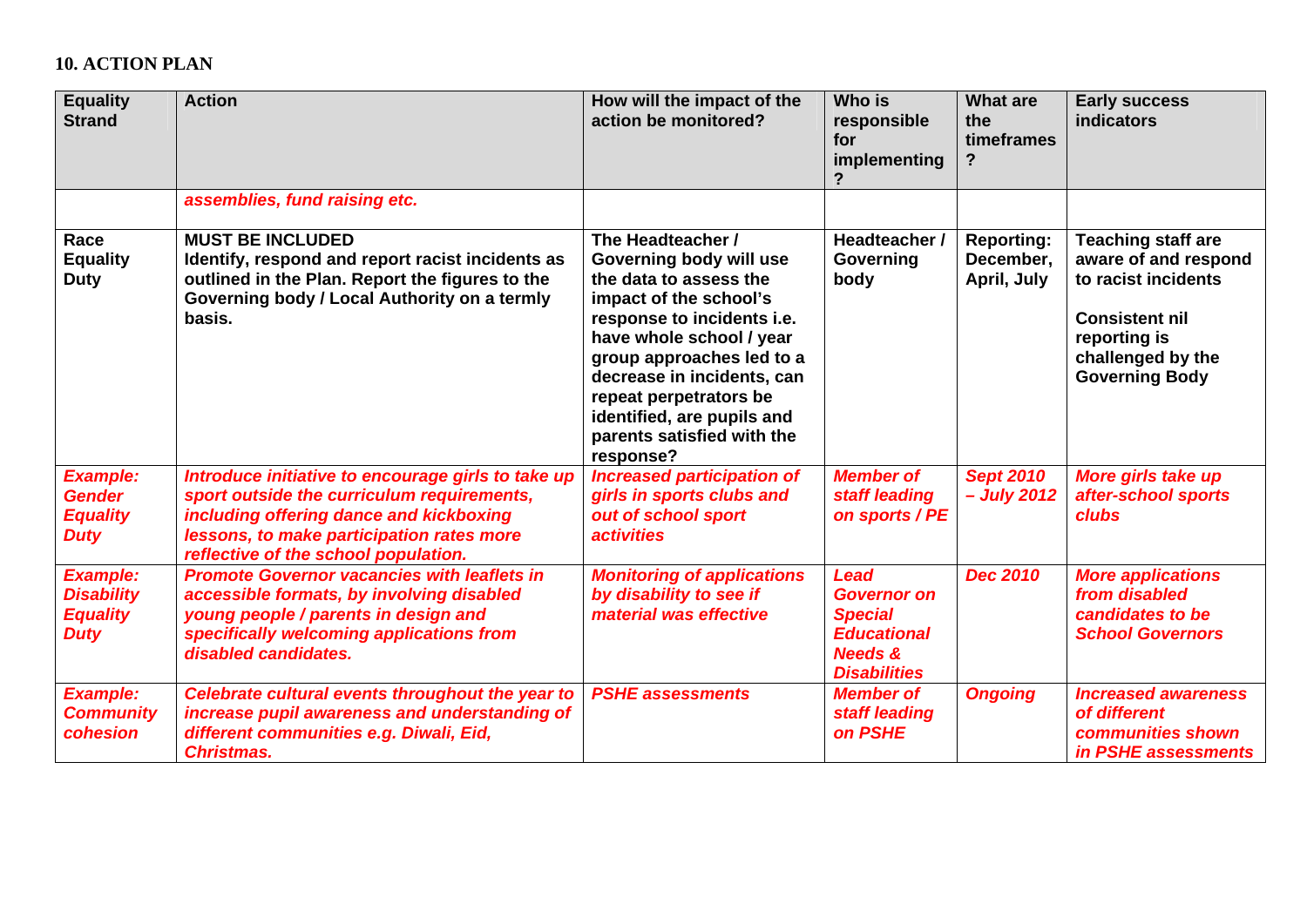# **ENSURING EQUALITY OF OPPORTUNITY AND PARTICIPATION**

#### **The school will ensure that:**

- o Pupil achievement is monitored by race, gender and disability and any trends or patterns in the data that may require additional action to narrow the gap are addressed:
- o All staff are aware of the school's Equality Plan;
- o The talents of disabled pupils are recognised and represented in programmes, and representation on the programmes fully reflects the school population in terms of race and gender;
- o There is an inclusive approach to ensuring all pupils are given the opportunity to make a positive contribution to the life of the school e.g. through involvement in the School Council by election or co-option); class assemblies; fund raising etc;
- $\circ$  Disabled children can take part in all aspects of the curriculum, including educational visits and journeys; lunchtime activities; PE and dance and assemblies;
- o Extended school activities such as breakfast and after-school clubs take into account pupil needs and access issues and pupils attending reflect the diversity of the school population in terms of race, gender, disability and socio-economic status;
- o Staff, pupils, parents and carers will continue to be involved in the future development of the Equality Plan through input and feedback from surveys, staff meetings, school council meetings, parents evenings etc.

#### **The school will provide:**

- o Extra and additional support for pupils who are under-achieving, in order to make progress in their learning and their personal well being, e.g. ensuring that children with visual impairment have accessible texts; that children with hearing impairment have an enhanced acoustic classroom environment;
- o Additional support for parents of under-achieving children (e.g. reporting progress; discussing needs);
- $\circ$  Additional support for disabled parents/carers and staff to help them to play a full part in the life of the school (e.g. providing a sign interpreter for a deaf parent; ensuring that meetings are held in the most accessible parts of the school to support wheelchair users).

## **PROMOTING POSITIVE ATTITUDES AND MEETING NEEDS**

## **The school will:**

- o Promote positive images which reflect the diversity of the school and community in terms of race, gender and disability, for example in assemblies, books, publications and learning materials and in classroom/corridor display.
- $\circ$  Actively seek to recruit disabled people to the school and support them in their work and career development, and try to reflect the diversity of the school community in its workforce;
- o Actively seek to recruit disabled people to the governing body and make reasonable adjustments to ensure that they can fully participate and contribute;